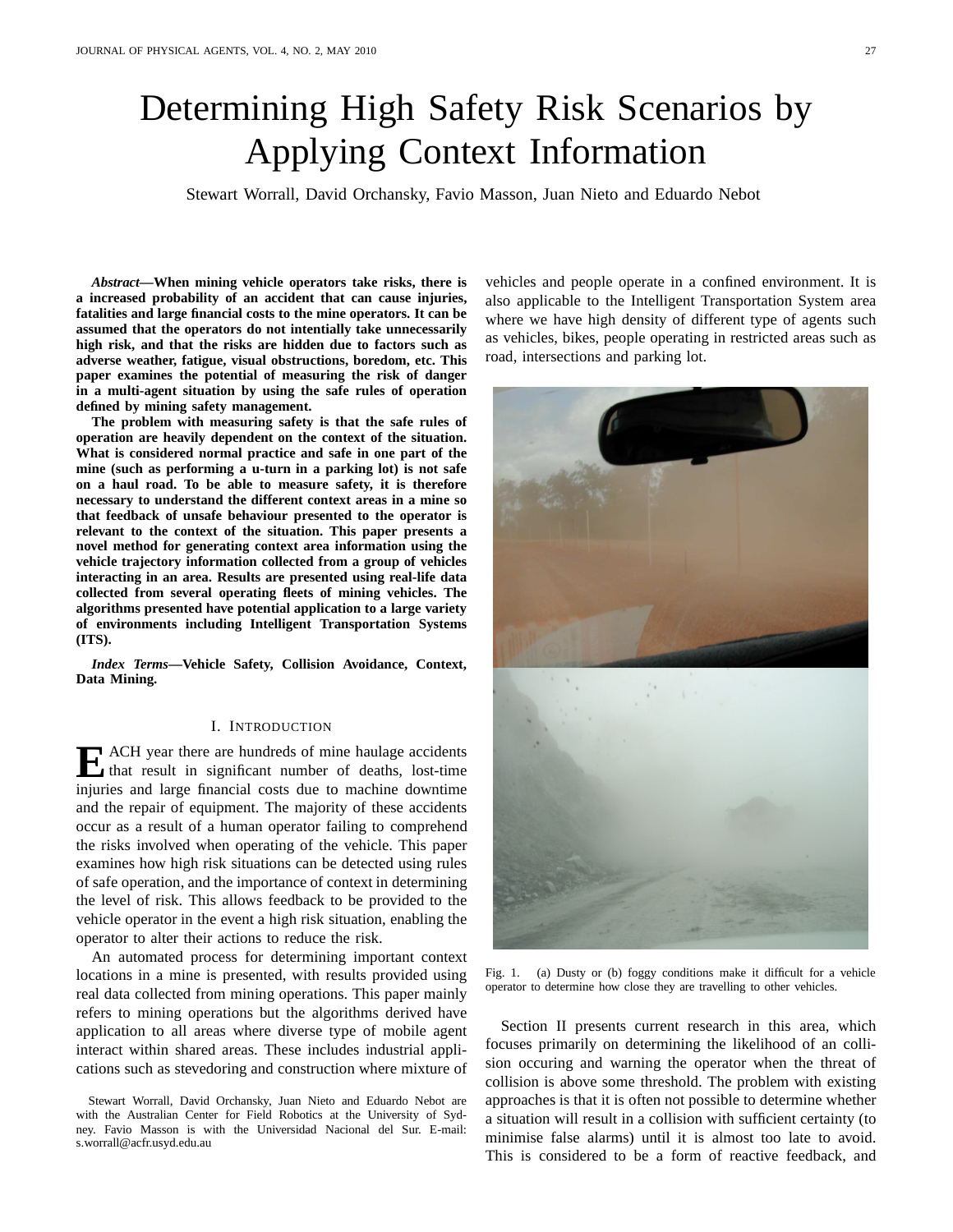it requires the operator to react quickly when an imminent collision is detected. An examples is presented in [1] where different level of warning are generated according to the proximity of the center or side of the road. Other approaches requires the sensing of location of other vehicles in proximity to generate some sort of alarm when some level of collision risk is evaluated. Furthermore, significant research to reduce false alarms has been done estimating roads and probabilistic methods to estimate time to collision with the evaluated roads [2], [3] [4].

An alternate approach presented in this paper is to provide preventitive feedback to the operators, meaning that the operator is warned when the risk of collision is considered high based on a predetermined set of safety rules. In the case of a mining environment, this includes rules governing minimum safe distances between vehicles, and speed limits for different areas of the mine. The problem is that the rules of safe operation change depending on the context of the situation. Context is a term introduced here to refer to the high level meaning of the situation that alters the rules used to determine risk. This can include concepts such as the semantics of the location, weather conditions, level of fatigue and many others. In a mining environment for example, vehicles on haul roads are required to maintain particular distance of separation which is greater than if they are located in a parking area or refuelling bay. In this example, a haul road is a different context area to the parking area and the refuelling bay. The paper focuses on the role of context areas in changing the rules of safe operation for a vehicle.

A digital map is required to determine the location of the roads and context areas. Determining the location of context areas can be done manually, though this is a time consuming process requiring skilled operators that know and understand the area very well. The mining environment presents a particular challenge for generating map information due to the dynamic nature of mining operations. Roads and open areas are constantly created and removed as the areas being mined change. These creates additional challenges to the operator since the environment and roads are changing all the time.

Sections III to V describe a novel technique for generating context area information by processing collected vehicle position information. Section III describes a system that automatically logs and collects vehicle trajectory information from a fleet of vehicles. Section IV examines techniques to filter this information to extract the road information. Section V presents a novel technique for extracting significant areas that can be used to form the context area map. Results showing the output of the algorithms using data from real-life mining operations is presented throughout the paper. Section VI provides discussion on the implementation. Finally, the conclusions are presented in Section VII.

#### II. A METRIC FOR SAFETY

Research has found that the 93% of vehicle accidents have human error as a causal factor [5]. In mining operations, safety managers attempt to minimise this risk of human error by designing protocols for safe operation, and training operators



Fig. 2. Two areas of a mine that have different expected meaning for vehicle operators (different context meaning): (a) A dumping area where trucks park close together and (b) A haul road where vehicles must maintain separation of at least 50 m.

to follow these protocols. The safety rules evolve over time as the result of new research, and by analysing the cause of near misses and accidents. Despite the best efforts of mine management to implement rules and protocols for safe vehicle operation, accidents and near misses still occur. Vehicle operators do not normally take unacceptable risks knowningly. High risk situations can occur because of unknown risks caused by factors such as inexperience, adverse weather condition, lack of training, over confidence, boredom, fatigue and many others. Some examples of difficult environmental conditions from a typical mine are shown in Figure 1.

There are many groups currently researching Collision Avoidance Systems (CAS), which attempt to detect vehicles in the nearby area and estimate the risk of a collision (some examples include [11], [6], [7], [8]). Detection of the other vehicles can be either using sensors such as radar, stereo cameras, laser, etc, or using radio communication to broadcast the vehicle state wirelessly. In both cases, a warning is provided to the vehicle operator when the threat is determined to be above a certain threshold based on a variety of algorithms using the available vehicle state information of the nearby vehicles. The main issue with all of these approaches is that there is a trade-off between having a large number of false alarms by providing an early warning of a collision, and providing a warning of a collision at the last possible moment with fewer false alarms when a collision is almost unavoidable.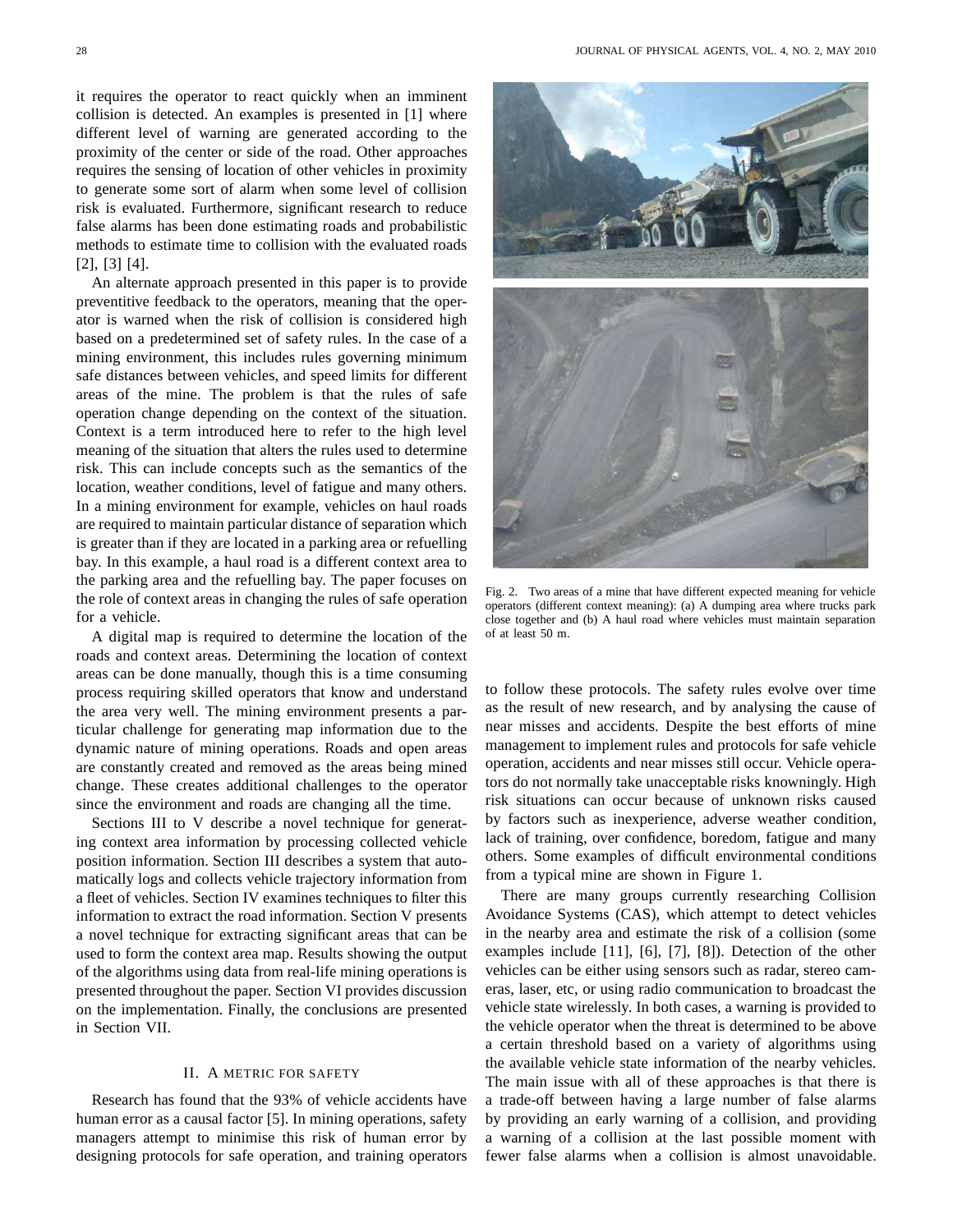If the driver is presented with false alarms, it is likely that they will either not pay attention to the warnings or become annoyed at the unwanted distraction [9]. There are also clear benefits to providing warnings early to allow drivers more time to comprehend the situation [10]. This is a form of reactive feedback, which requires the operator to react fast enough to avoid the imminent collision.

An alternative strategy introduced in this paper is to use preventitive feedback in the case where a high risk scenario is detected, which is the precursor to a collision. The safe rules of operation are well defined for vehicle operations, including rules governing parameters such as minimum separation between vehicles and speed limits. By collecting vehicle state information from nearby vehicles, it is possible to detect breaches of these rules and provide feedback to the operator. This preempts a dangerous situation as the probability of a collision is highest when one (or more) of the safety rules has been breached. The feedback can then be provided to the operators allowing them time to process the information and modify their actions to minimise the risk in the situation.

The main difficulty in measuring safety is that safety is context dependent. The safe rules of operation vary depending on the circumstances of the situation which includes the location, speed, number of nearby vehicles as well as many other factors. The concept of a 'context area' is defined here as the human meaning attached to a specific area that defines the purpose of the area, consequently defining the expectation of behaviour in this area. A example of this can be seen in Figure 2, where two different context areas in a mine are illustrated. The top image shows a dumping area, where vehicles are queued close together waiting for the opportunity to unload the ore into a crushing machine. The bottom figure shows a haul road, where safety rules dictate that vehicles are not allowed to come within 50m of each other. The expectation of behaviour in the loading area is for close vehicle interactions at low speed, whereas in the haul road the vehicles travel at higher speed while maintaining more separation.

It is not feasible to provide feedback and warnings to the vehicle operators unless the context of the situation is taken into account. Presenting unnecessary warnings to an operator reduces the effectiveness of the system as the operator will be much less likely to trust the information, and will also likely be annoyed by the false information [9]. The remainder of this paper focuses on a novel method for extracting information about important context areas in a mine environment using data collected from vehicles in operation. These areas can be named by humans to provide the specific meaning, such as loading area or parking lot. These areas are then used to modify the rules as interpreted by the vehicle system to provide feedback to the operator in the event of a breach of these rules.

#### III. COLLECTING AND FILTERING DATA

The mine environment is highly dynamic, with roads and areas being created and removed regularly. Mining roads are not sealed, and the colour and texture of the roads and traversible areas are often not distinguishable from the surrounding areas. In many roads or sections of the road there are no marks or berms to indicate the road boundaries. Furthermore the mine is a very dynamic process and roads are changing all the time. This means that image processing and aerial photography are not feasible to be used in the generation of up to date mine maps. The alternative method is to use vehicle position and trajectory information to generate the map.



Fig. 3. Data is automatically collected from the vehicles when they are in range of a collection point (either directly or through the mesh).

A system has been designed and installed in several fleets of mining vehicles that can determine the vehicle state information, and to communicate this information with vehicles in the surrounding area using ad-hoc, mesh communication [12]. This system was designed to provide additional situation awareness to the vehicle operators, particularly in mining vehicles which often operate with poor visibility due to evnironmental conditions and visual obstructions from the vehicle cabin. Data is logged within each vehicle, including position information, heading, velocity and other vehicle state information. This data is collected when the vehicles move within range of a data collection point, either directly or though the mesh network of other vehicles. The data is downloaded and stored in a database as described in Figure 3, and can be used for creating mapping information.

The first step in the mapping process is clustering, which is necessary to reduce the amount of data and take the average of potentially noisy position data. Heading information must be considered as a separate dimension to allow the discrimination of position information from vehicles travelling in opposing directions on the same road. Position information from vehicles travelling in opposite directions often overlaps due to the vehicles not staying completely on one side of the road when overtaking or maneuvering around holes, etc. In addition, the position data is sourced from a GPS sensor which can potentially be noisy. These factors mean that the position information can be spread in the axis perpendicular to the direction of the road. To account for this variation, the clusters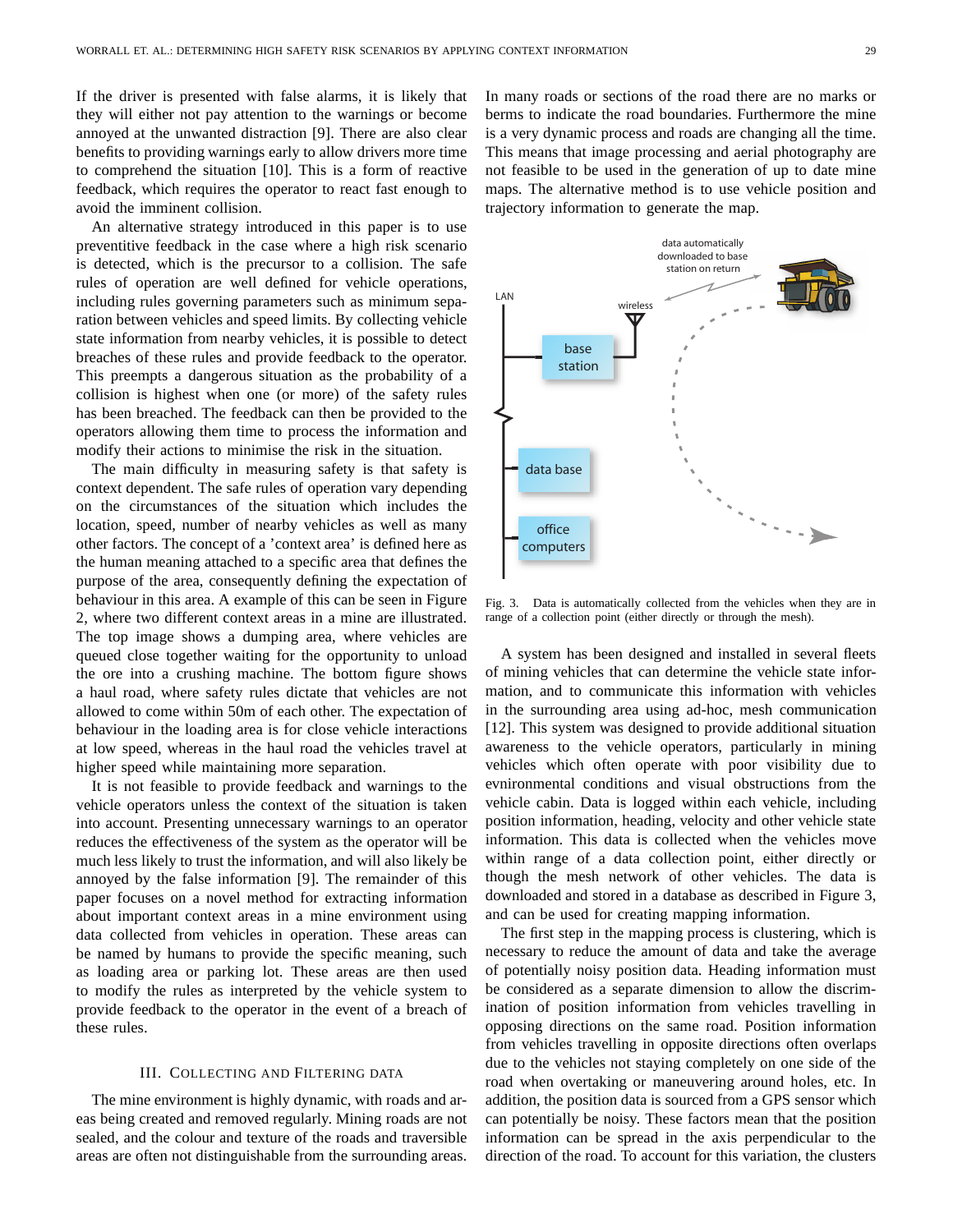must consider the heading in order to maintain separate lane information for each direction of travel.



Fig. 4. Different cluster shapes used to group the GPS data (a) shows a curve with cluster size  $x=20m$ ,  $y=20m$ , (b) shows cluster size  $x=7m$ ,  $y=7m$ , (c) shows cluster size x=20m, y=7m.

The road width in mining can vary significantly, ranging from 10 to 30 or more meters in width. To provide an idea of the variety of scale of the vehicles involved, small vehicles can be around 2 meters wide, large vehicles can be over 7 meters in width. Tuning the parameters of a clustering algorithm to account for such variation is difficult, for example if points within a certain radius are clustered together then the radius required would need to be at least 20 to 30 meters to account for the maximum road width. Increasing the collection radius for a cluster means that the clusters are spread further apart along the axis of the road and some fidelity of the road shape is lost, especially around corners and at intersections. A solution to this problem is to change the shape of the area used to collect the position information into a cluster. Figure 4 shows the outcome when using a rectangular shaped cluster area. Points are incorporated into a cluster differently in the x axis (perpendicular to the direction of travel) compared with the yaxis (following the direction of travel. If points are added into a cluster from a larger range in the x-axis, the fidelity of the road shape is better maintained as seen in Figure 4(c). Figure 4(b) shows the output if the clusters are too small, leading to multiple lines of clusters representing the same section of road.

## IV. EXTRACTING ROADS

Once the point clusters are generated, the next step is to determine the relationship between each cluster. This process involves linking the clusters, and is used to form the road information. A road is defined here as a linked set of clusters where the motion of the vehicle is constrained to a single dimension (direction). This means that each cluster is linked forward to a single cluster, and back to a single cluster. This paper describes three methods of linking clusters that contain position and heading information.

The above definition of roads and areas allows the mine layout to be represented as a directional graph, or digraph. The context areas are used to make the verticies of the graph and the roads form the directional edges that join the verticies. It is possible to form the graph representation by defining a road as the single directional path between two context areas, which can be intersections, or other context areas. This formal representation of this graph structure is presented in Equation 1, and the graph structure can be seen in the roads and areas shown in Figure 8.

The roads are extracted from the cluster data as places where normal motion is constrained to a single direction of travel. Once these areas are determined, the remaining clusters can be used form areas where the direction of travel is less constrained, where vehicles can move in different directions. These areas represent increased likelihood of an important area with contextual meaning as there is a large potential range of maneuvers in these areas.

Graph of Mine 
$$
G = (V, E)
$$
  
vertices  $V = v_1 \cup v_2 \cup \cdots \cup v_n$   
= Set of *n* Context Areas  
edges  $E = e_{1,2} \cup e_{2,1} \cup \ldots etc$   
= Set of Roads (1)

where

 $e_{i,j}$  = directional link between area i and j

#### *A. Geometric Relationship*

The road information can be determined by considering the geometric relationship between the clusters. Equation 2 introduces a metric that is calculated using a function of the distance between clusters  $(\Delta S)$ , bearing of the other cluster relative to the test cluster heading  $(\phi)$ , and the difference in heading between the clusters ( $\Delta\theta$ ). Each of these measures are weighted using the parameters  $\alpha$ ,  $\beta$  and  $\gamma$  and added to give the metric value. These parameters are tuned to suit the application, though there is scope for future work in using feedback to improve the parameter selection within a probabilistic framework.

$$
metric = \alpha \Delta S + \beta \phi + \gamma \Delta \theta \tag{2}
$$

The metric is calculated for each cluster relative to the other nearby surrounding clusters. When the metric is within a given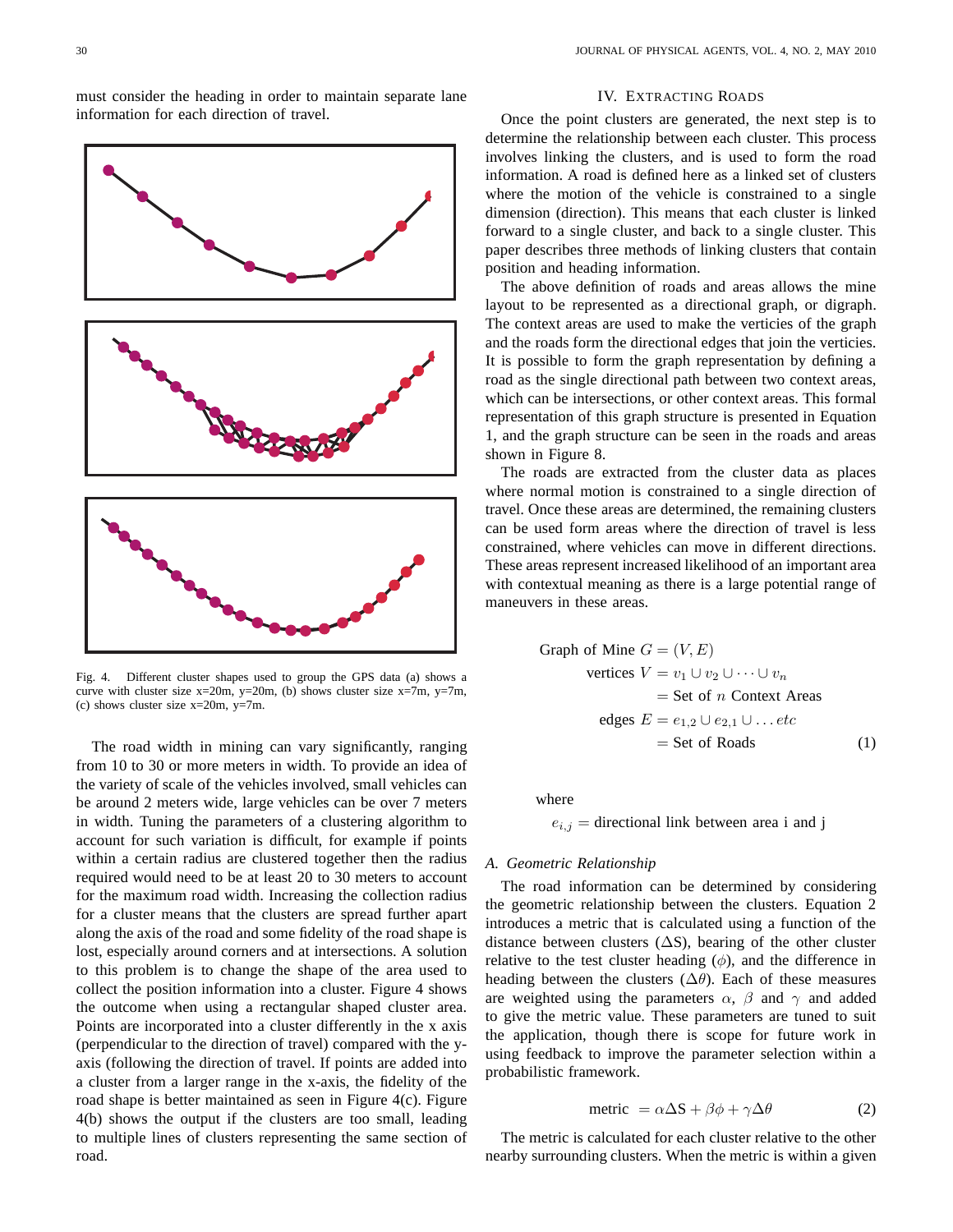threshold, the link is created between the clusters. This strategy was successful in most scenarios, with the exception being if two unconnected roads are too close together for the selected distance metric. In this case, there is a tendancy for incorrect links to be made as illustrated in Figure 5(a).

#### *B. Temporal Relationship*

The second approach for linking clusters considered in this paper involves fitting the logged vehicle trajectories to the clusters. A link is strengthened when a vehicle trajectory passes between two clusters. The strength of the link is measured by the number of times a vehicle moves between the clusters. A threshold is used to determine what strength of link is required to create the road, allowing this process to filter out incorrect links. Using vehicle trajectories to generate the links provides a robust linking method that is less likely to fail when different roads are close together. This is because the links are only created between clusters where vehicles have actually traveled. Part (b) of Figure 5 shows the result of the linking process using vehicle trajectories. On the roads, the two approaches for linking clusters produces similar results. The main benefit of the vehicle trajectory approach is seen around intersections.

### *C.* α*-Shape*

The underlying shape of a set of points can be determined by using the alpha shape technique [13]. This technique uses a circle of radius  $\alpha$  to essentially 'scoop' out the area surrounding the border of the points. The process begins by taking a set of points to be included in the shape, and determining the circumcircles that can be created using each pair of points. The boundary of the shape is defined by all the circumcircles that do not contain one of the other points in the set. This means that an  $\alpha$ -shape can contain holes and concave areas. As  $\alpha$  approaches infinity, the shape approaches the convex hull. The value of  $\alpha$  was selected to be twice the size of the distance between clusters, meaning that all clusters that should be joined are within the range of the nearest points when creating the circumcircles.

Figure 6(a) shows the set of clusters used to make the  $\alpha$ -shape. Figure 6(b) shows the resulting  $\alpha$ -shape, with the circumcircles drawn when they do not contain a different point from the remaining set. It can be seen in this shape that when the roads are far apart, they are considered as separate lines both circumcircles created from the pair of points do not contain another point in the set. When the roads are closer together, the inner circumcircles contain points from the opposing side of the road to create a filled in shape (indicated as a black filled polygon in the image).

To provide the separation between roads, it is possible to consider the heading as an additional dimension to the  $\alpha$ -shape algorithm. In this case, the test of other points that lie within the circumcircle excludes points that have a heading difference that is larger than a particular threshold. This means that the clusters that belong to the opposing side of the road are not included, and the  $\alpha$ -shape can represent the different sides of the roads as shown in Figure  $6(c)$ .



Fig. 5. Shows a potential issue with geometric based linking of clusters (a) geometric linking where incorrect links are made to a nearby road (b) linking using the actual vehicle trajectories solves this problem.

## V. CONTEXT AREA SHAPES

Section IV described the process of determining the location of roads within the mine where the vehicle motion is constrained to a single direction. The remaining clusters then indicate the areas where the vehicle movement is less constrained and more complex than on a road. The additional complexity generally means there is a greater chance of a misunderstanding between two nearby vehicles, and that the area has some additional meaning to the vehicle operators. These areas include intersections and other open areas such as parking lots, loading areas, dumping areas, refuelling bays, etc. These areas are of interest as the expectation of behaviour of other nearby vehicles is likely to be different to being on a road. In a parking lot for example, there is an expectation that a vehicle is likely to drive slower and maneuver into a parking space at any moment.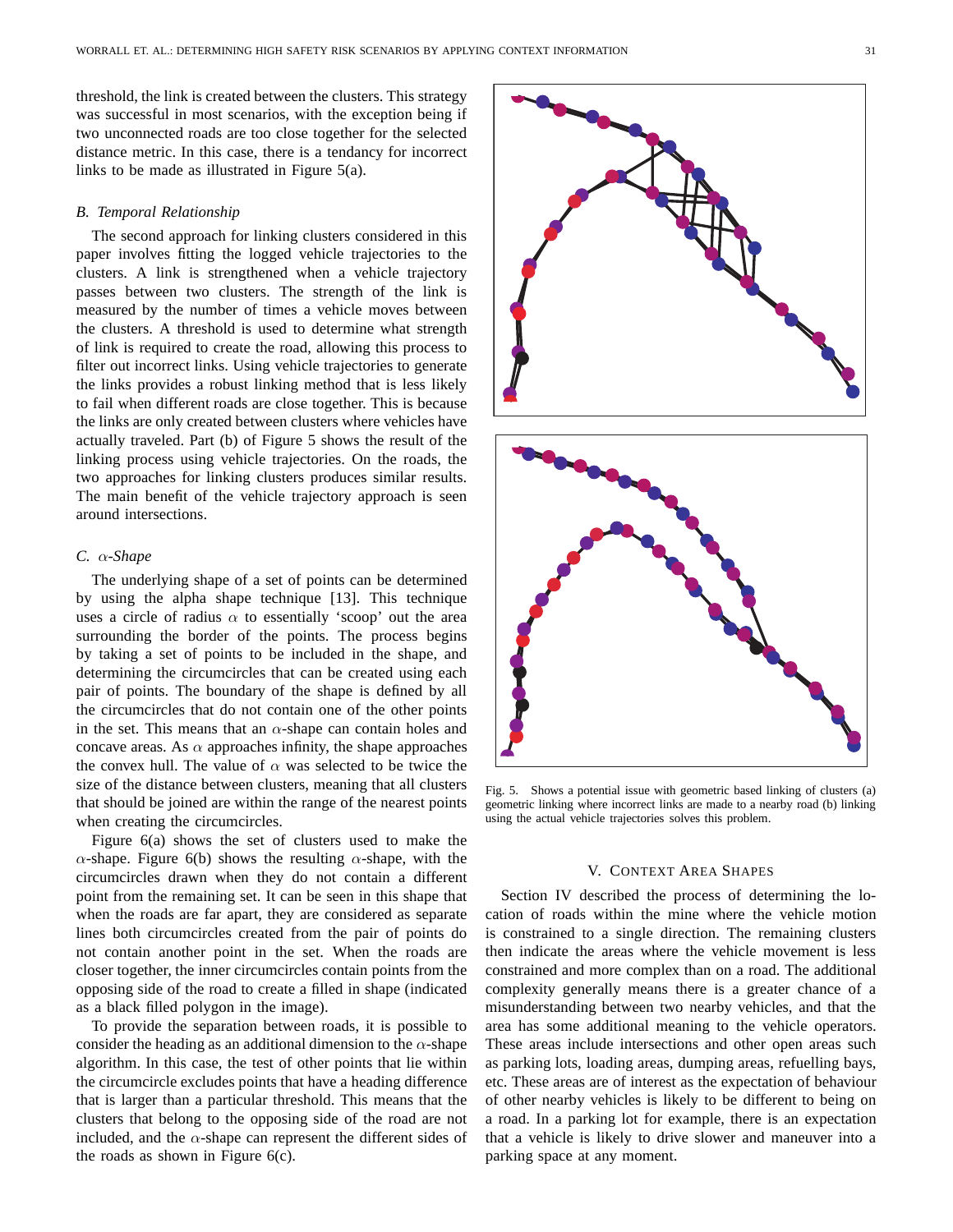

Fig. 6. Using  $\alpha$ -shapes to extract road information from a set of clusters. (a) shows the clusters only, (b) shows the  $\alpha$ -shape with the circumcircles not containing another point from the set drawn and (c) shows the  $\alpha$ -shape created when the circumcircle test ignores the points where the difference in heading is greater than a threshold (in this example, 90 degrees).



Fig. 7. Using  $\alpha$ -shapes to build an intersection. (a - top left) shows the roads created by the process described in Section IV-C. (b - top right) shows the clusters not associated with a road used to make a normal  $\alpha$ -shape. (c bottom left) The points in the same intersection are dialated using a hexagon shape of points. (d - bottom right) The final context area is shown.



Fig. 8. The map shows the output of the algorithm to generate the roads and determine important areas. The roads are represented by black lines, the areas by filled polygons. Position information used to generate the map is plotted behind the roads.

The context area is defined by creating  $\alpha$ -shapes out of the clusters that are not already affiliated with a road. Figure  $7(a)$ shows a typical intersection in a mine, with the roads overlaid. At the intersection, the roads finish because they link forward to more than one other cluster at the junctions. Figure 7(b) shows the clusters only, the clusters not associated with a road form a shape using the  $\alpha$ -shape algorithm.

At this point, the shape represents the intersection, but too tightly because each cluster represents only the average point from the data collected in the cluster shape (described in Section III). The area is better represented by dialating the clusters in the context area and using the expanded set of points to make a larger shape. The clusters are dialated by the normal distance between clusters, which was empirically set to 10 meters. Six points were taken at this radius around each point in the context area making a hexagon shape, with the intention that this would be sufficient to represent the expanded shape. The resulting points and  $\alpha$  shape can be seen in Figure 7(c). The final context area shape can be seen in 7(d).

Figure 8 shows the combination of many context areas and roads that was created from real data collected from a mining operation. The roads are shown as black lines, and the areas are represented by filled polygons. The GPS information that was used to create the roads is plotted behind the roads to show how well the context areas cover the area used by the vehicles.

## VI. EXPERIMENTAL RESULTS

Figure 9 shows the roads and context areas created using the algorithms described in this paper overlaid on an aerial photograph of the mine. The high risk areas in this image are the intersections, especially the large, four-way intersection in the center of the image. This intersection is a potentially high risk environment as there could be vehicle approaching from any of four directions, and the intended destination of each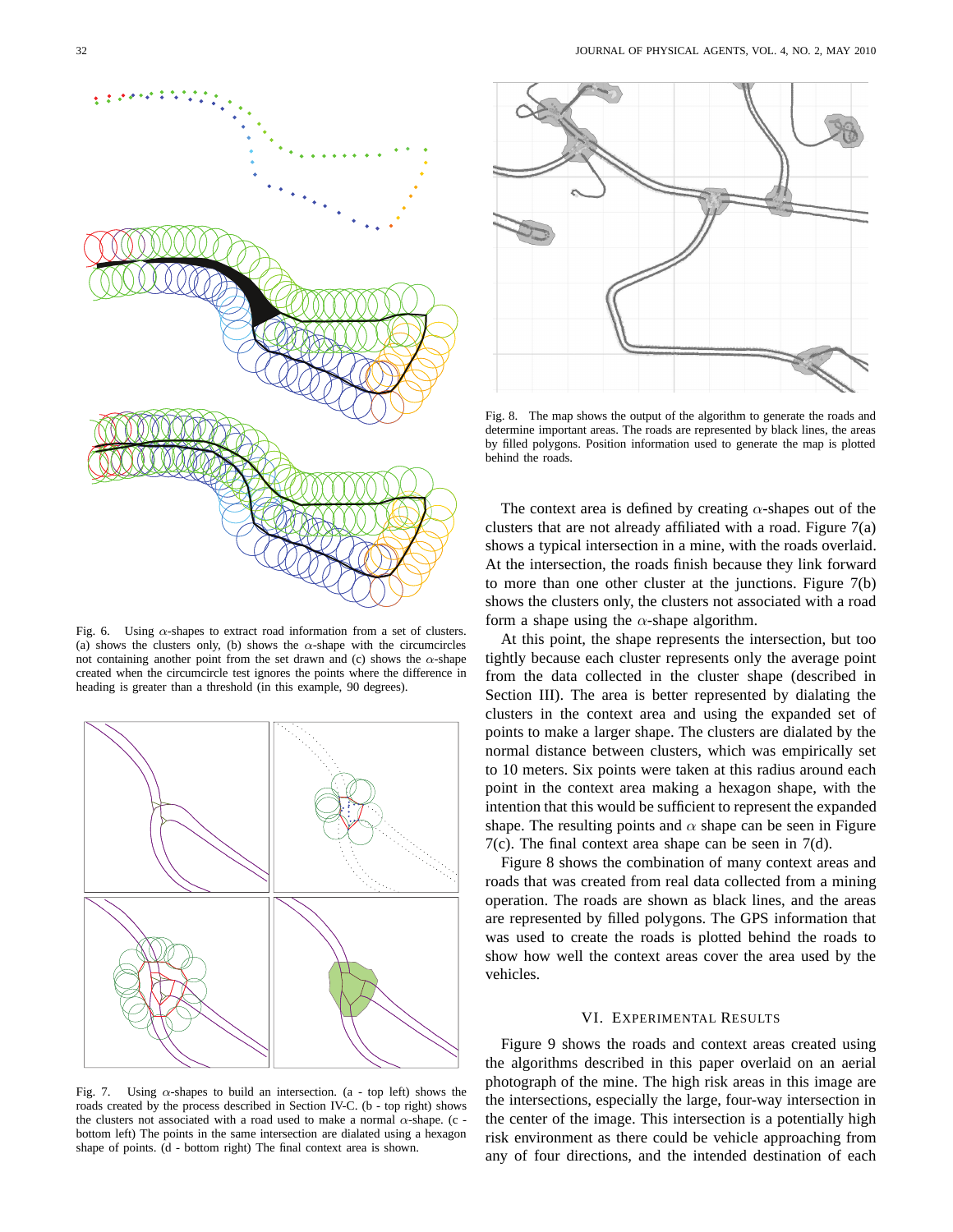

Fig. 9. Roads and context areas are overlayed on a aerial image of the mine site. The important context areas in this image are the intersections, particularly the large, four-way intersection in the center of the image.



Fig. 10. The operator interface provides situation awareness information to the driver. There are two vehicles displayed on the screen that outside the operator's line of sight. An area of interest is shown at the top of the screen representing a large intersection.

vehicle is unknown to the other vehicles. These roads and context areas are then automatically distributed to the fleet of vehicles and are used for the operator interface.

Figure 8 shows the quality of the areas generated from the algorithms introduced in this paper. The correctness of the areas can only be determined by the mine personnel who are familiar with the roads and layout of the mine, and is essential before the maps can be used in the operator interface. The feedback from the mine personnel is that the algorithm provides a good representation of the context areas in the majority of cases. This subjective analysis is not yet quantified. Future research in this area will examine metrics to automatically determine the quality of the generated maps. Two main factors were determined that impact the quality of the created map. In the event of poor GPS reception, it is possible that the noise in the position estimate can cause errors in the context area shape. In addition, data collected from vehicles performing maneuvers that are uncharacteristic given their location presents another potential cause of incorrectly generated context areas. An example of this is if a vehicle performs a u-turn maneuver on a section of haul road (which they are not supposed to do), this area could potentially be incorrectly interpreted as being a context area. Detecting and filtering out these cases is an area of future work.

Figure 11 shows the operator interface in the vehicle cabin designed to improve the operator's situation awareness. At a glance, it is possible for the operator to determine that they are in a context, or important area (labelled in this case as a Crusher Area). The nearby vehicles are displayed, and the distance icon accompanied by a short sound indicates that the distance is too close to the vehicle in front based on the rules determined for that specific context area. When the rules implemented for this specific context area are breached, the icons shown on the bottom of the image are displayed along with the appropriate sound warning.

Figure 10 shows the interface working in a mine site, providing situation awareness to the operator. The screen shows two vehicles in front, neither of which can be seen directly from the vehicle. The coloured area at the top of the display indicates that there is an important area (in this case an intersection) around the next corner which is not in a line of sight from the vehicle. This simplified representation of the environment allows the operator at a glance to improve their understanding of the current situation.

The current vehicle position relative to the roads and areas on the map provide an important piece of information to the vehicle operator. In poor weather conditions, it can be difficult to determine the vehicle location relative to the intersections and other areas, especially for an inexperienced driver. Providing the map with hilighted intersections and areas to the operator should improve the awareness of the current location.



Fig. 11. Display implementation currently installed in mining vehicles. The context area name can be seen in the bottom left of screen. Several warning icons representing breaches of the rules are presented.